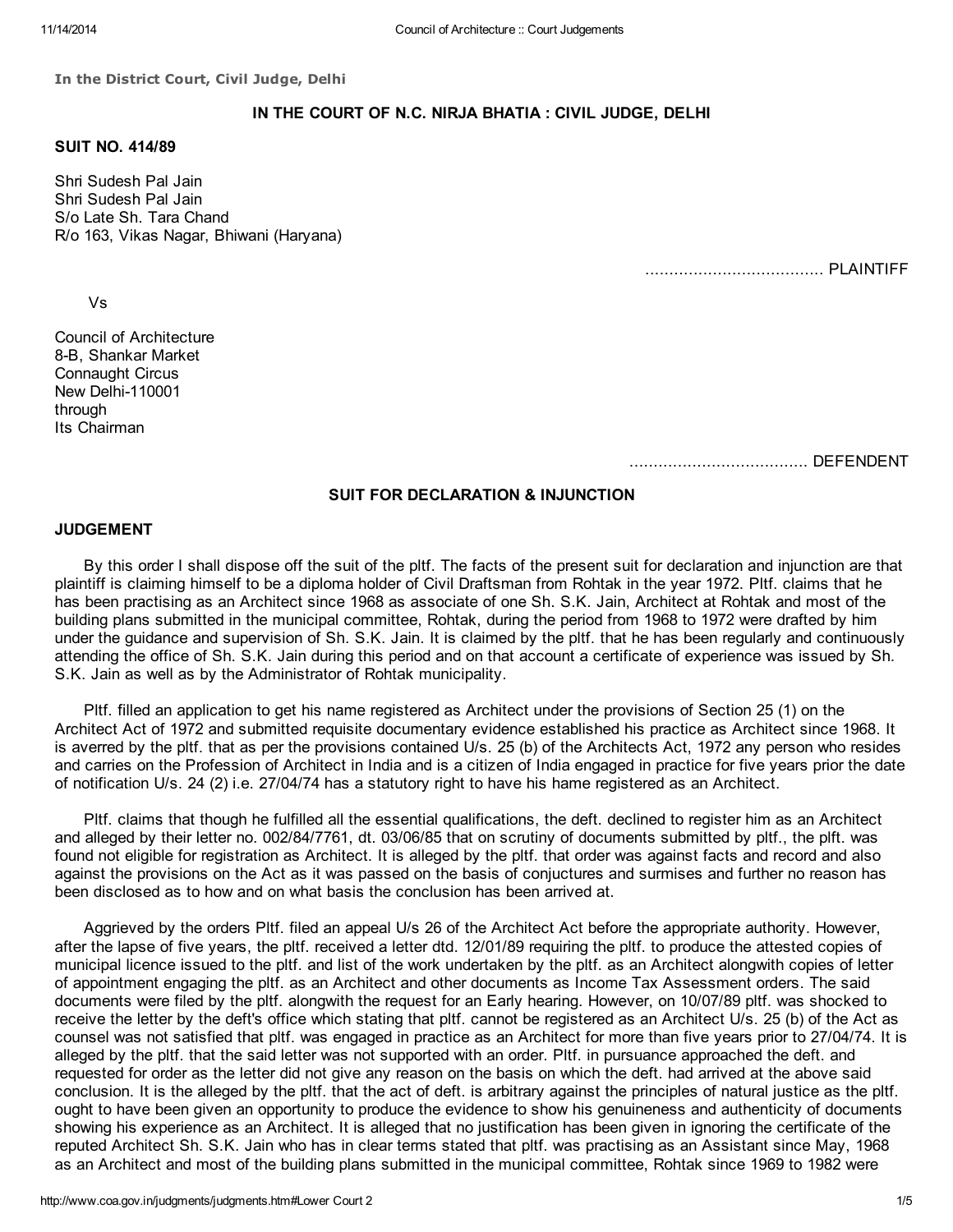drawn by the pltf. under his guidance & control. Pltf. alleges that in view of these facts he is entitled for declaration and other relieves sought by him.

Deft. has denied in totality the claim of the pltf. It is stated by the deft. that the object and the scheme of Architects Act, 1972 provides that there is a need for statutory regulation to protect the general public from unqualified persons working as Architect since large number of buildings are being constructed and as unqualified persons undertake construction which are uneconomical and unsafe. These persons being disrepute to the provision of Architecture and hence it was declared that it will be unlawful for any person to designate himself as Architect without requisite qualifications, experience and registration under the Act. It is admitted by the deft. that Section 25 of the Architect Act makes a provision for registration where applications are made after 27/04/74 and Section 25 (b) of the Act provides that in case a person does not hold the recognised qualifications but has been engaged in practice as an Architect for a period of not less than five years prior to cut-out date of 27/04/74, such person can be registered. It is admitted by the deft. that pltf. seeks to be covered under this Section.

It is stated by the deft. that deft. has been visited with discretionary power of being satisfied about the eligibility of a person for registration as an Architect and the deft. is highly professionally skilled body and the decisions are based on material evidence produced before it. It is stated that deft. has to take into consideration a variety of factors for registering a person as an Architect in the light of rules and regulations and objects and reasons of the Act. It is admitted by the deft. that the essential reasons for incorporating the present section and fixing the date of 27/04/74 is to enable such of the unqualified persons having aesthetic and practical abilities and skill and technical knowledge who are actually engaged in practice as an Architect to get themselves registered for the purpose of continuing their profession. It is stated by the deft. that the Architect is the creator of building who conceives it and prepares the plan and superintends work and design as a creator. The skill necessarily involves a highly imaginative and creative mind and proficiency and ability to translate these ideas & concepts into drawings and thereafter to construct the building. It is stated by the deft. that the profession requires specialised knowledge of art, science, technology, general knowledge, latest trends, fashion, applied science, engineering, technology, construction, sanitation, heating, lighting, ventilation, accoustics etc. and other connected ancillary subjects. It is averred that an Architect all so be versed with the socio-economic laws of the Authority?s rules and regulations, the building bye-laws, the financial statistics, labour working, etc. Apart from this an Architect must have the necessary skill to proficiently integrate all this knowledge, experience and create a building which has its own identity and hence the knowledge of such diverse fields and the job involved while practising as an Architect requires lot of devotion in terms of time and energy. It is stated by the deft. that being a highly professional body deft. determines the eligibility of a person after careful consideration, scrutiny of the above things and after going through the above process, the application and appeal was rejected since the pltf. was not covered under the requirements.

Deft. has denied that pltf. had been practising as an Architect since 1968, as alleged by the pltf. It is denied by the deft. that pltf. was regularly and continuously attending the office of Sh. S.K. Jain and was looking after his work including drafting of the site plan, as per full satisfaction, as alleged. Deft. has denied that the documents placed by the pltf. conclusively establish that pltf. was practising as an Architect from January, 1996 to August, 1972. Deft. further denies that other certificates produced by the pltf. establish that pltf. was practising as an Architect for the period of 1972 to 1982 and was a registered Architect for want of knowledge. Deft. further denies that the certificate of Sh. S.K. Jain is a conclusive proof of evidence towards the experience of pltf. It is stated that the certificate of Sh. S.K. Jain in clear terms state that the pltf. was practising as his Assistant since May, 1968 and most of the building plans submitted in the municipal committee, Rohtak were drawn by pltf. under his guidance and control, as alleged. Deft. denies that certificate was corraborated by the other certificates issued by the Municipal Committee of Bhiwani. It is averred that the certificate issued by Sh. S.K. Jain certifies only that pltf. is his cousin brother and is staying in his premises and is assisting him as Trainee as a Draftsman on a part-time basis. It is stated by deft. that on the basis of appreciation of these documents, it was found that pltf. did not qualify the eligibility criteria set-up by the counsel as per suit U/s. 25 (b) and after giving an opp. of being heard and personal appearance his appeal was rejected.

In view of the facts, it is stated by deft. that pltf. is not entitled to any declaration, as alleged. Pltf. filed the replication and reiterated the facts narrated by him in the plaint. As the pleadings were complete, parties appeared for AD of documents and framing of issues which were framed on 02/05/91 to the following effect :

## ISSUES :

- 1. Whether the suit of the pltf. is not maintainable as per provisions of S.R.C. and Architects Act, 1972 ? OPD
- 2. Whether the pltf. is entitled to the relief claimed ? OPP.
- 3. Relief.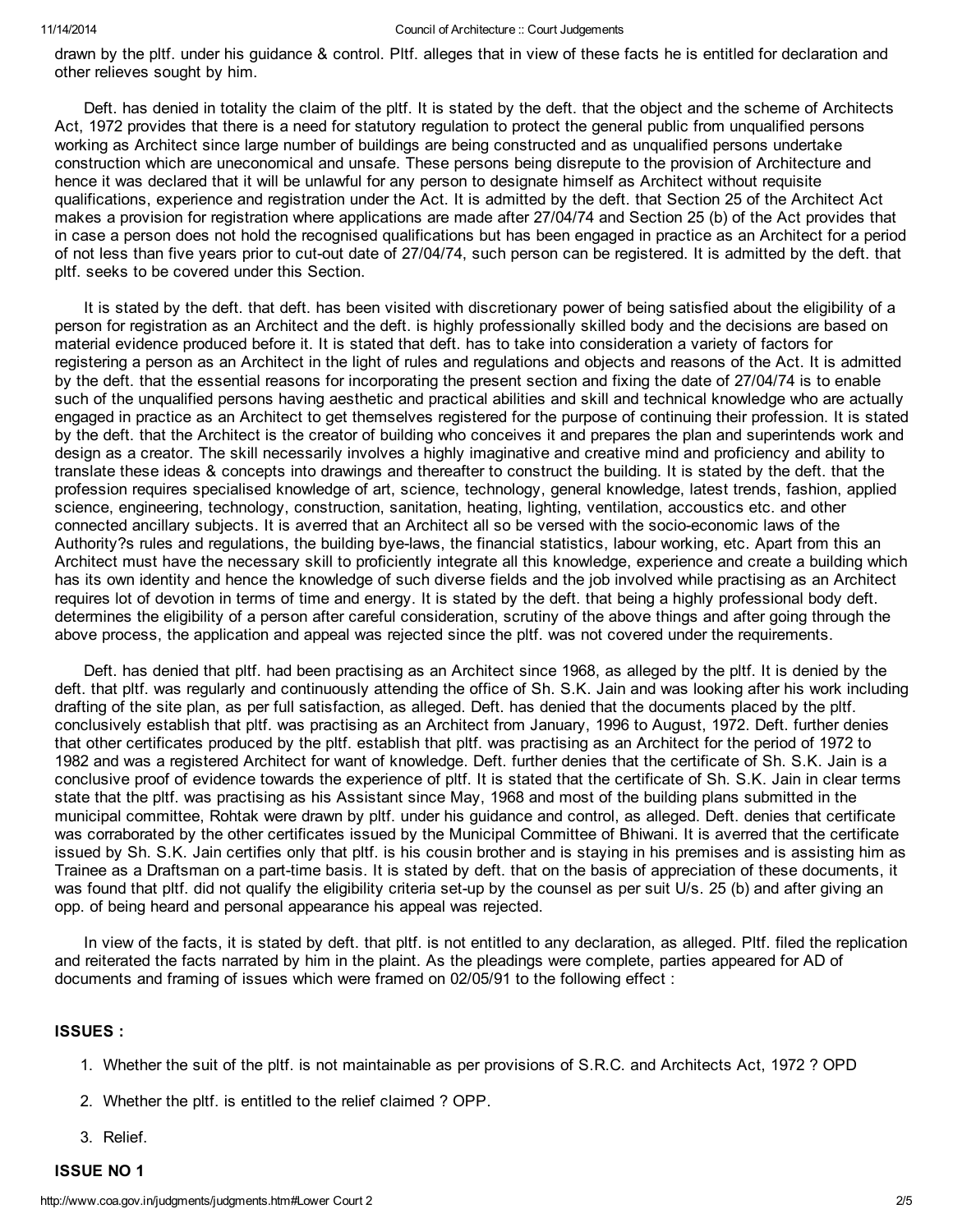Issue No.1 was treated as preliminary issue and was disposed off by the orders of Lt. Sh. Jai Prakash Narain, the then Sub Judge, First Class, Delhi on 11/11/93. In view of the disposal of this issue, issue is now not taken up.

## ISSUE NO 2 & 3

Onus of proving this issue was upon the pltf. To discharge the bonus, pltf. brought into witness box, PW1 Sh. M.P. Jain, Engineer from Municipal Committee, Bhiwani, PW2 Sh. Subhash Sindhwani, Clerk from Municipal council, Haryana, PW3 Sh. S.K. Jain, Architect, PW4 Sh. K.K. Jain, Executive Officer, Municipal Council, Jagadhari, Haryana, PW5 Sh. Rajinder Singh, Clerk, Municipal Council, Bhiwani. He deposed Himself as PW6.

The deft. in rebuttal brought only Sh. Vinod Kumar, Registrar for deft. as DW1.

The witnesses supported the documents filed on record by the plft. At the first instance, it may be appropriate that the perusal of evidence produced by the parties is started from the certificate issued by Sh. S.K. Jain, PW3 dtd. 30/12, Exhibited as PW3/A. The said certificate reads "To whom so ever it may concern, Certified that Sh. Suresh Pal Jain S/o Sh. Tara Chand Jain is my cousin brother. He has stayed with me in my house from 18/05/68 to 30/08/72." It further reads that "In this period he worked with me as a part time trainee in Draftsman Civil. He also assisted me in supervision of building, detailing for estimate and making drawings, etc. During this period his work and conduct found satisfactory."

I would like to take a pause here and scrutinise this piece of evidence again. It is pertinent to mention that nowhere Sh. S.K. Jain, Architect certifies that pltf. was working with him as an Architect.

The word 'Architect' gains imminense importance in view of these statements made by deft. in the written statement to the effect that the work in the Architecture and the job of an Architect is a cumulative job requiring multi-dimensional approach to the subjects concerning mankind. The present certificate clearly mentions that the pltf. was working with Sh. S.K. Jain as a part-time Trainee in Draftsman (Civil). It nowhere specifies that his experience even if stretched from 18/05/68 to 30/08/72 during the stay with Sh. S.K. Jain was in the capacity of an Architect touching the various aspects of Architecture and imparting comprehensive knowledge of the subject and further showing the approach of pltf. towards all the dimension enumerated above. The other documents/certificates place on record by the pltf. which are not disputed are of the period after 1972. If the period of 1972 is calculated up to the cut-out date i.e. 27/04/1974 it nowhere reaches to the experience of five years as set-out as an eligibility condition for the grant of registration. The certificates Ex. PW2/A issued by the Administrator as bearing a date of 1985. This certificate is based on Ex. PW3/A and hence cannot be placed over and above Ex. PW3/A and hence cannot be given more value. The other certificates such as Ex.PW4/1, Ex. PW4/2 are also belonging to the period after the year 1972 and hence taken into considerated does not help pltf. fulfilling the condition of five years experience.

The Pltf. has further placed on record his matriculation examination certificate of his application for registration alongwith another certificate dtd. 17/8/78, same are exhibited by him as PW6/D1, Ex. PW6/1 and PW6/2. Again Ex. PW6/2 certifies that pltf. has been working as Draftsman (Civil) since 10/05/74 with one R.C. Aggarwal & Associates. This document is also in league with other certificates and also does not give any value to the experience as Architect of pltf. for the period prior to 1972. Pltf. has exhibited the order dtd. 30/05/85 issued by council of Architect which specifies that claim of pltf. cannot be allowed as at the time of pltf.'s allegedly started working as Architect was in the year 1968 and at that time pltf. was merely 16 years of age and on the basis of documents the contention of the pltf. that he was looking after the office of Hissar and Rohtak cannot be upheld and hence claim for registration was declined.

At this stage, before I take-up the other documents placed on record by the pltf., I propose to deal with the counterevidence placed on record by the defts. the registrar of the deft. who appeared as DW1 completely supported the claim of the deft. and rebuted that of pltf. It was categorically averred by the said witness in the sequence of events that the claim of the pltf. was admittedly taken-up for consideration on his application U/s. 25 (b). It was duly considered and was rejected. The appeal against the order was filed and was placed before the Advisory Committee consisting of various reputed persons from the field of Architecture, the said report is exhibited as DW1/3. It would be appropriate that few instances concerning the claim of the pltf. are reproduced. Under Item No.7 on page 6 resolution no. 136 specifies that appeals of the candidates such like pltf. in totality 71 appellants were taken-up for consideration. The names of persons whose appeals were not accepted are given on page 3 of Appendix C wherein the report of Advisory Committee is given. It says that personal hearing was imparted to 42 appellants who appeared out of 74 appeals, the remaining persons did not appear though the opportunity was given, however, pltf. appeared before the Advisory Committee and was granted a personal hearing. Clause 4, 6 clearly mentions the intention of the Committee and the objects while dealing with such persons wherein it says, "The Committee strongly feels on considering the appeals either in person or in absentia that many of the appellants being fully aware of the prescribed conditions for registration under the Architecture Act, 1972 are trying to seek registration somehow or other". The Committee, therefore, recommends that administration are in the initial stages itself clarify to the applicants on their eligibility or otherwise. The Committee further discussed the scope of Section 25 (b) in detail in Point 5 at page 2 in its report. It is pertinent that the finding on page 3 point 5.1 be produced